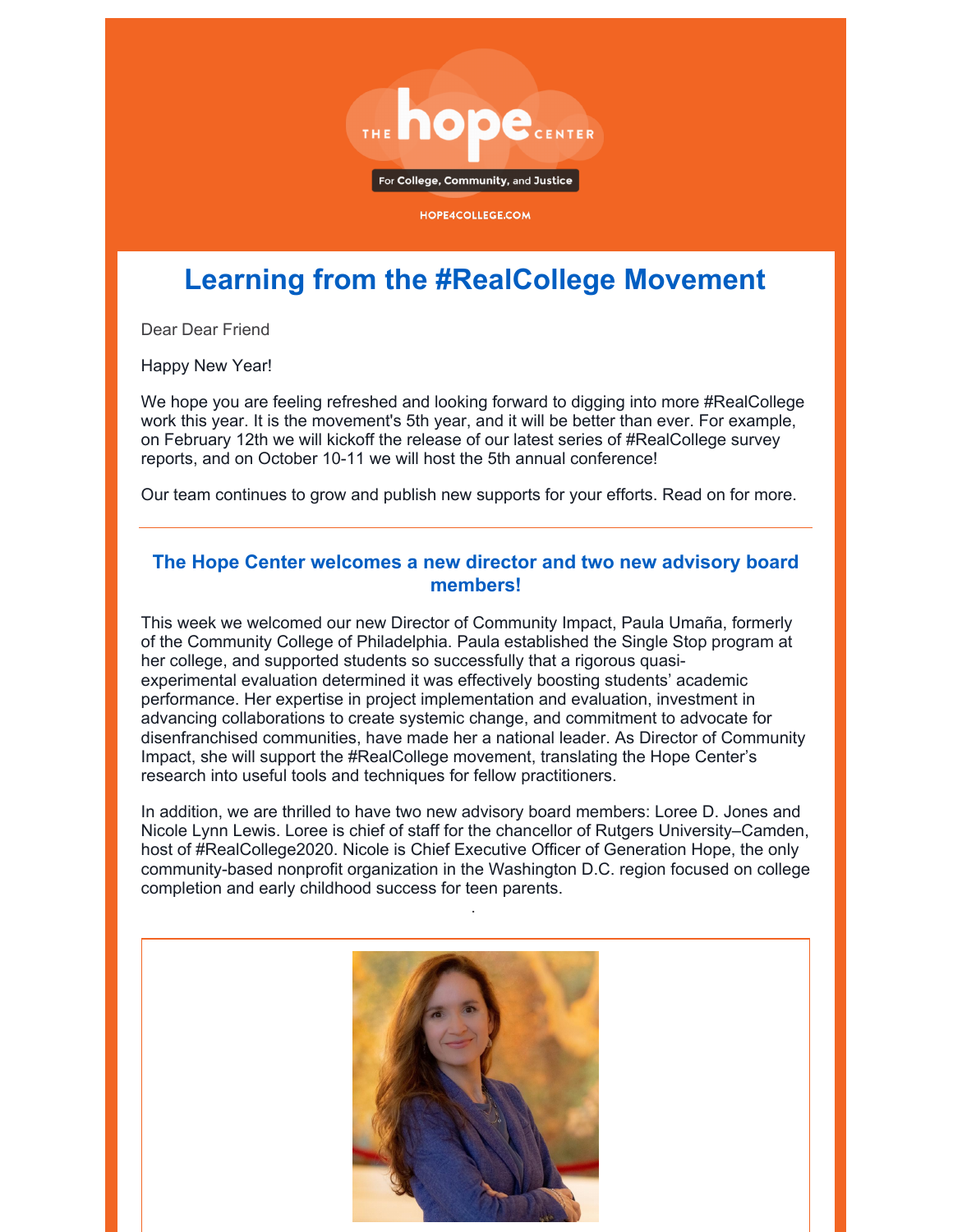#### **Paula Umaña**

Meet our new [director](https://hope4college.com/team/leadership/)





**Loree D.** Jones **Nicole** Lynn Lewis

Meet our new board [members](https://hope4college.com/hope-welcomes-two-new-advisory-board-members-for-2020/)

# **Completion Grants: A College Affordability Innovation Worthy of Public Investment?**

Completion grants are an increasingly popular practice in higher education, but there is not yet any rigorous evidence that they are effective or equitable. While descriptive research indicates completion grants are a promising practice, policy makers would benefit from forthcoming comprehensive and rigorous research regarding the short and long-term impact of this kind of financial aid.



Read the [policy](https://hope4college.com/wp-content/uploads/2019/12/Completion-Grant-Policy-Brief-layout-v3-12-12-19.pdf) brief

# **#RealCollege Issues in the News**



### **College Students Face Housing, Food Insecurity**

What do you imagine when you picture homelessness?

It includes #RealCollege students couch surfing, sleeping in a car, staying in a shelter, hotel, or motel after taking classes in "multimillion-dollar, state-ofthe-art academic buildings."

#### Read the [article](https://www.seacoastonline.com/news/20191222/college-students-face-housing-food-insecurity)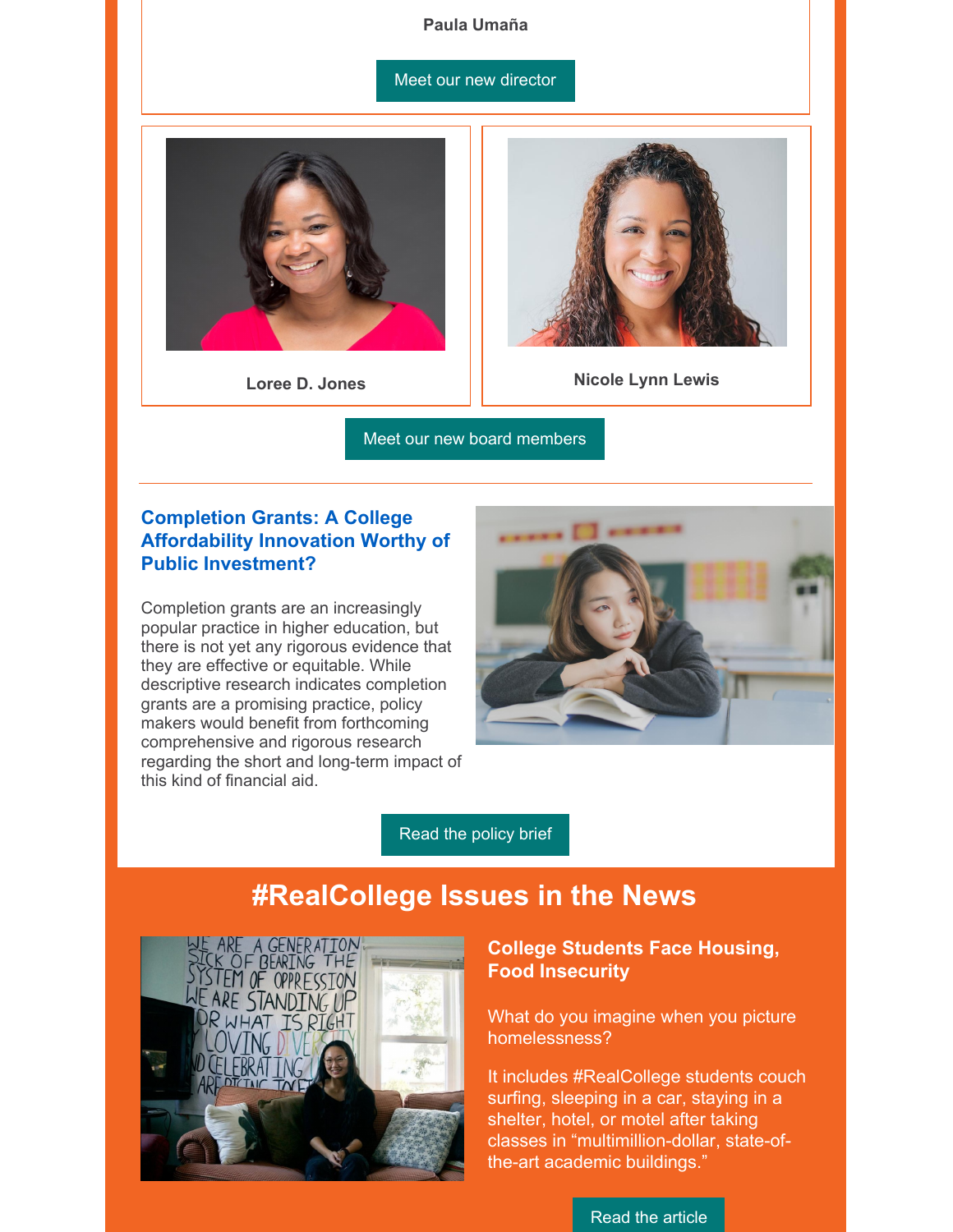# **'I'm still here': Housing insecurity creates daily obstacles and few solutions**

Two Temple students share their stories about housing insecurity, an issue that affected almost half of college students last year.



Read the [article](https://temple-news.com/im-still-here-housing-insecurity-creates-daily-obstacles-few-solutions-for-students/)



**No home for the holidays: Why colleges should stop forcing students to leave campus during breaks**

Some students didn't have a warm home to return to during break.

West Chester University, Kennesaw State University, and Oregon Stat University set great models on supporting [#RealCollege](https://twitter.com/hashtag/RealCollege?src=hashtag_click) students year round and for success.

# Read the [article](https://www.washingtonpost.com/education/2019/12/23/no-home-holidays-why-colleges-should-stop-forcing-students-leave-campus-during-breaks/)

# **What We're Reading**

- The prestigious *Journal for Policy Analysis and Management* features a new article from our founder Sara Goldrick-Rab and affiliates Drew M. Anderson, Katherine M. Broton and Robert Kelchen: [Experimental](https://onlinelibrary.wiley.com/doi/full/10.1002/pam.22190) Evidence on the Impacts of Need-Based Financial Aid: Longitudinal Assessment of the Wisconsin Scholars Grant
- [Opinion:](https://citylimits.org/2019/12/18/opinion-starving-the-cuny-system-erodes-an-engine-for-equality/) Starving the CUNY System Erodes an Engine for Equality
- The [Syllabus:](https://www.greensboro.com/blogs/the_syllabus/the-syllabus-my-higher-ed-hopes-for-and-beyond/article_19ef66e2-9b2c-5778-9a8d-c62c1b6c8854.html) My higher ed hopes for 2020 and beyond

#### **Join our team!**

The Hope Center is growing! Want to come work with us, or know someone who would be the perfect fit? Take a look at our current opening for a Assistant Director of Grants Management. We will also have research positions opening up soon.

Join the [team](https://hope4college.com/join-our-team/)



# **Meet The Hope Center Staff Out in the Wild!**